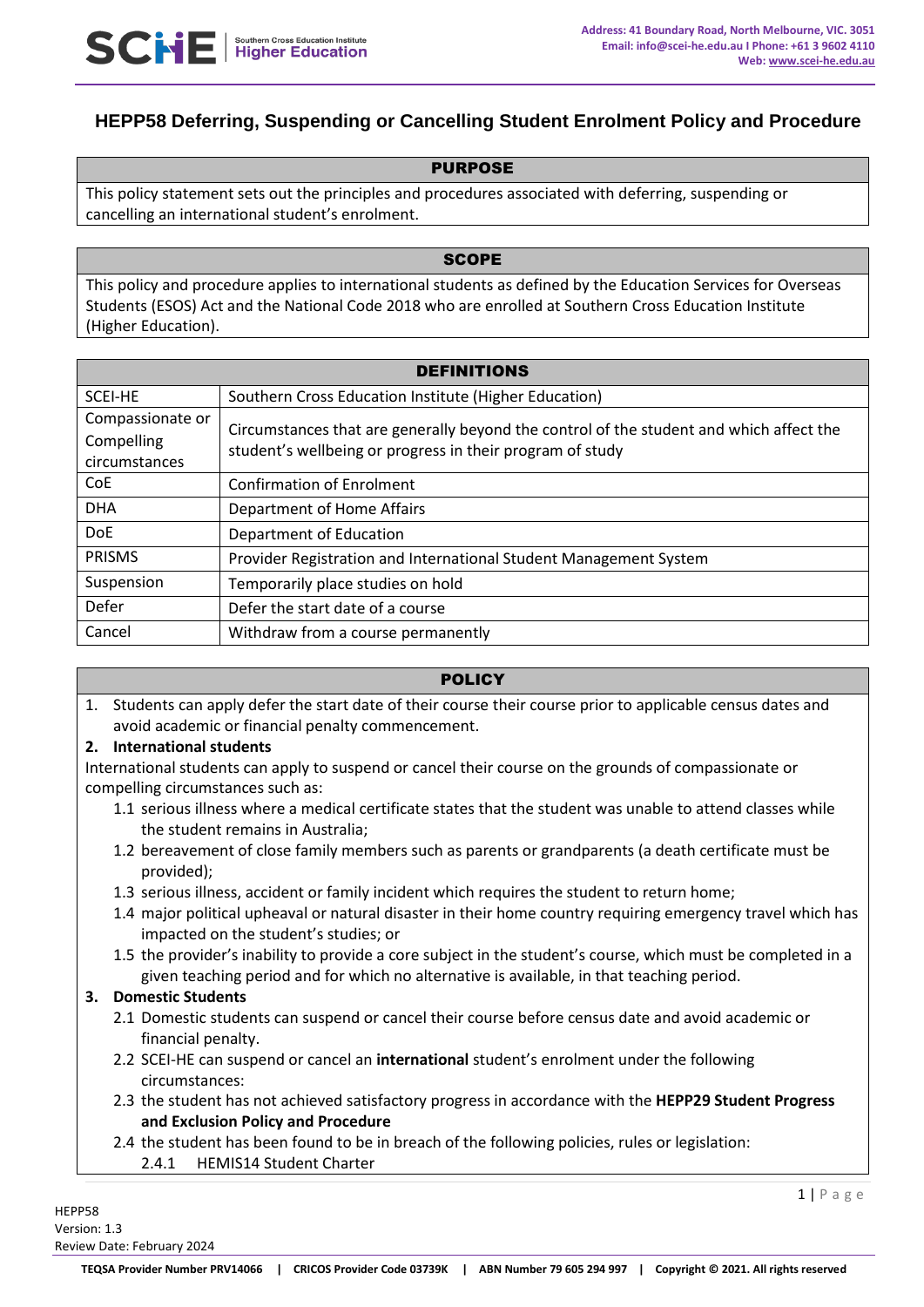- 2.4.2 HEPP07 Student Conduct Policy
- 2.4.3 HEPP01 Academic Integrity Policy and Procedure
- 2.4.4 Federal or State laws

### PROCEDURE

- 1. Deferring, Cancelling or Suspending Studies
	- 1.1 Students who wish to suspend, cancel or defer their course should first meet with their course coordinator and/or the Student Welfare Officer to discuss their situation. If they wish to proceed, they need to complete and submit an *Application to Defer, Suspend or Cancel Enrolment form.*
	- 1.2 Academic Director or delegate will process the application in consultation with the Welfare Officer where required
	- 1.3 Students will be notified via their student email address, of the outcome of their application within seven (7) working days following the date of application.
	- 1.4 Student administration or the Student Welfare Officer will:
		- 1.4.1 advise the student in writing of the outcome of the application including any consequences such as having to clear remaining fees or any potential impact on their student visa (international students) as outlined in points 4 and 5 below;
		- 1.4.2 Place all relevant documentation on the student's file.

### **International students**

- 1.4.3 Student administration will to notify the Department of Education (DoE) and the Department of Home Affairs (DHA) by updating the Provider Registration International Student Management System (PRISMS); and
- 1.4.4 place all relevant documentation on the student's file.

### 2. **Academic progression, international students**

- 2.1. An international student who has not met satisfactory academic progress requirements under **HEPP29 Student Progress and Exclusion Policy and Procedure** may be placed on academic probation. A letter will be sent to the student advising the decision and conditions that have been imposed and the support services that are available.
- 2.2. Students who do not meet their conditions of continuation will be advised that they will be excluded from the course. Students may appeal the decision under **HEPP03 Student Complaint and Grievance Policy and Procedure**.
- 2.3. If the appeal process has been exhausted and the outcome remains the same, the Academic Director will arrange with the Student Administration Manager to:
	- 2.3.1. notify the Department of Home Affairs and cancel the student's Confirmation of Enrolment (CoE) via PRISMS;
	- 2.3.2. issue the student with a letter informing them to contact the Department within 28 working days; and
	- 2.3.3. place all relevant documentation on the student's file.
- 2.4. If the student fails to report to the Department as required, their student visa may be cancelled.

### 3. Misconduct

3.1. If a student is found guilty of misconduct under **HEMIS14 Student Charter and/or HEPP07 Student Conduct Policy**, SCEI-HE will advise the student in writing of the intent to suspend or cancel their enrolment. The student will be notified that they have 20 working days in which to appeal the decision.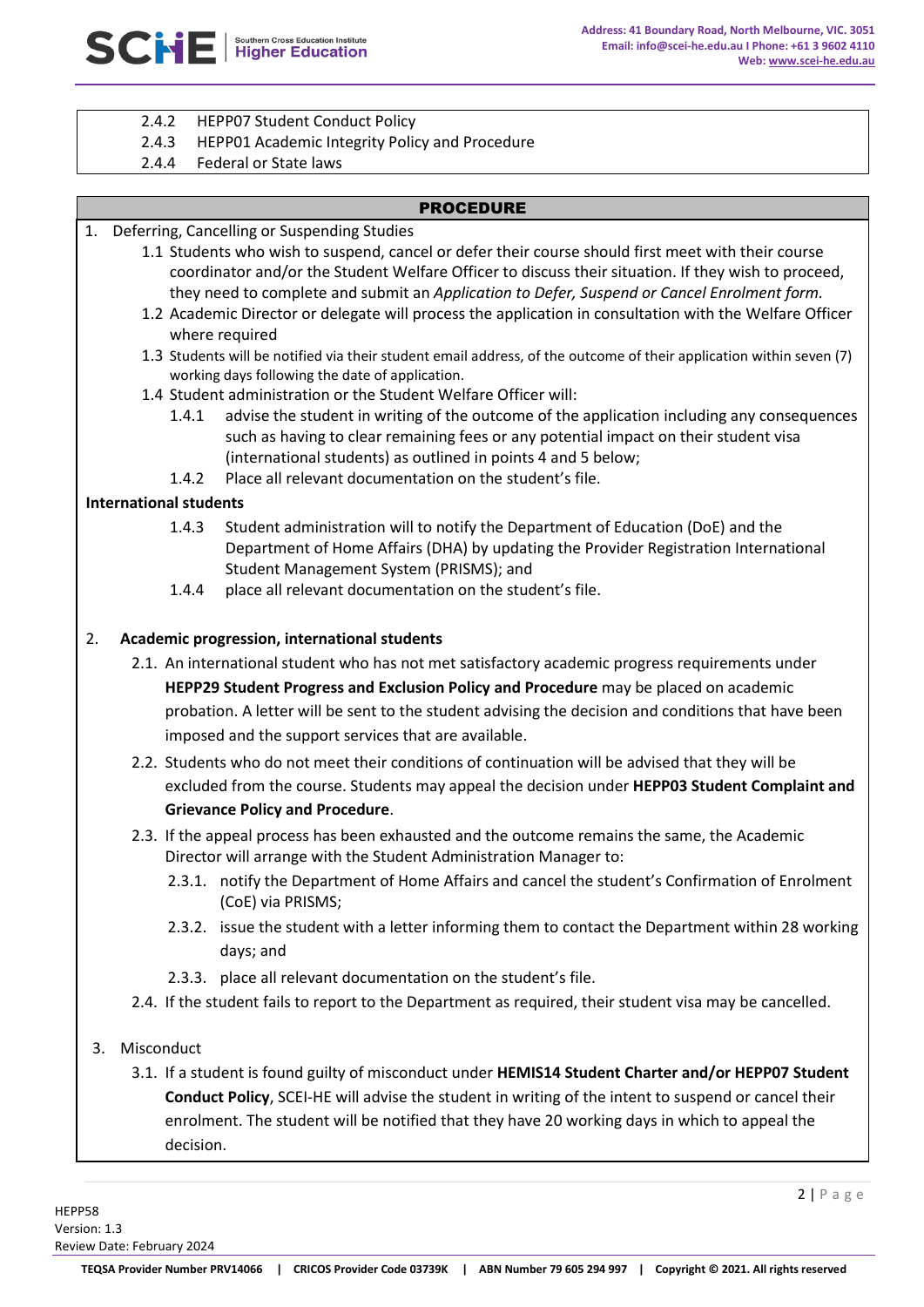- 3.2. Student appeals are considered in accordance with **HEPP03 Student Complaint and Grievance Policy and Procedure**.
- 3.3. Where an appeal is unsuccessful the student will be notified in writing and their CoE cancelled via PRISMS.
- 4. Change of enrolment status notification (international students)
	- 4.1. SCEI-HE is required to advise the Department of Home Affairs through PRISMS of a change to a student's enrolment status on the basis of a decision to defer, suspend or cancel the student's enrolment.
	- 4.2. If a suspension does not affect the end date of a student's CoE, the notice of deferment or suspension will be recorded in PRISMS. The notice of deferment will be sent by PRISMS to the Department of Home Affairs.
	- 4.3. If a suspension will affect the end date of the CoE, PRISMS will cancel the original CoE and SCEI-HE will create a new CoE with a revised end date.
	- 4.4. In cases where the return date after a suspension is unknown, SCEI-HE will not create a new CoE after PRISMs has cancelled the original until notified by the student of the date they intend to resume studies.
	- 4.5. If a decision is made to terminate a student's enrolment, SCEI-HE will cancel the enrolment in PRISMS.
	- 4.6. If a student's enrolment is cancelled or suspended without the re-issue of a new CoE, the student must:
		- 4.6.1. leave Australia within 28 days;
		- 4.6.2. show the Department of Home Affairs a new CoE; or
		- 4.6.3. provide evidence that the student has accessed an external appeals process.
- 5. Refunds
	- 5.1. An international student may apply for a refund of fees when a student's enrolment is suspended, or cancelled in line with the HEPP25 Refund Policy and Procedure

# RELATED DOCUMENTS

- HEMIS14 Student Charter
- HEPP01 Academic Integrity Policy and Procedure

HEPP03 Student Complaint and Grievance Policy and Procedure

HEPP07 Student Conduct Policy

HEPP25 Refund Policy and Procedure

HEPP29 Student Progress and Exclusion Policy and Procedure

HELET07 Application to defer, suspend or cancel enrolment form

# LEGISLATIVE CONTEXT

Tertiary Education Quality and Standards Agency Act 2011 (Cwth) Higher Education Standards Framework (Threshold Standards) 2015

Education Services for Overseas Students (ESOS) Act 2000

The National Code of Practice for Registration Authorities and Providers of Education and Training to Overseas Students 2018, known as 'the National Code 2018, Standard 9